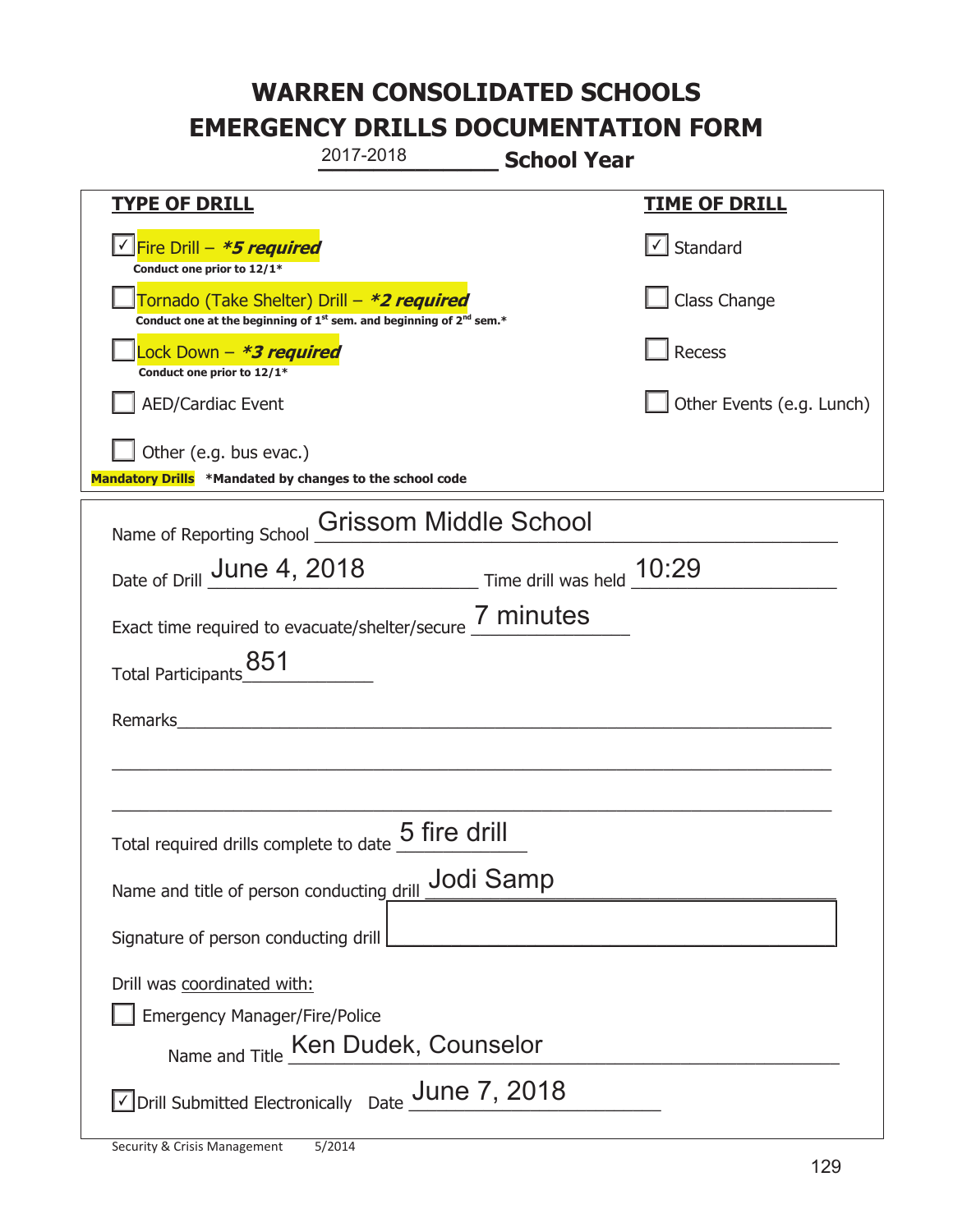|                                                                                    | 2017-2018                                                                                   | <b>School Year</b>                                    |                                |
|------------------------------------------------------------------------------------|---------------------------------------------------------------------------------------------|-------------------------------------------------------|--------------------------------|
| <u>TYPE OF DRILL</u>                                                               |                                                                                             |                                                       | <b>TIME OF DRILL</b>           |
| Fire Drill - *5 required<br>Conduct one prior to 12/1*                             |                                                                                             |                                                       | $\cup$ Standard                |
| Tornado (Take Shelter) Drill – *2 required                                         | Conduct one at the beginning of 1 <sup>st</sup> sem. and beginning of 2 <sup>nd</sup> sem.* |                                                       | Class Change                   |
| Lock Down - <b>*3 required</b><br>Conduct one prior to 12/1*                       |                                                                                             |                                                       | Recess                         |
| <b>AED/Cardiac Event</b>                                                           |                                                                                             |                                                       | Other Events (e.g. Lunch)      |
| Other (e.g. bus evac.)<br>Mandatory Drills *Mandated by changes to the school code |                                                                                             |                                                       |                                |
| Name of Reporting School                                                           | <b>Grissom Middle School</b>                                                                |                                                       |                                |
| Date of Drill June 4, 2018                                                         |                                                                                             | $\frac{1.50}{2}$ Time drill was held $\frac{1.50}{2}$ |                                |
| Exact time required to evacuate/shelter/secure 4 minutes                           |                                                                                             |                                                       |                                |
| Total Participants_851                                                             |                                                                                             |                                                       |                                |
| Remarks                                                                            |                                                                                             |                                                       |                                |
|                                                                                    |                                                                                             |                                                       |                                |
|                                                                                    |                                                                                             |                                                       |                                |
| Total required drills complete to date $\leq$                                      | 2 shelter                                                                                   |                                                       |                                |
| Name and title of person conducting drill                                          |                                                                                             |                                                       | Jodi Samp, Assistant Principal |
| Signature of person conducting drill                                               |                                                                                             |                                                       |                                |
| Drill was coordinated with:<br><b>Emergency Manager/Fire/Police</b>                | Name and Title Ken Dudek, Counselor                                                         |                                                       |                                |
| $\sqrt{\ }$ Drill Submitted Electronically Date $\_$ Une 7, 2018                   |                                                                                             |                                                       |                                |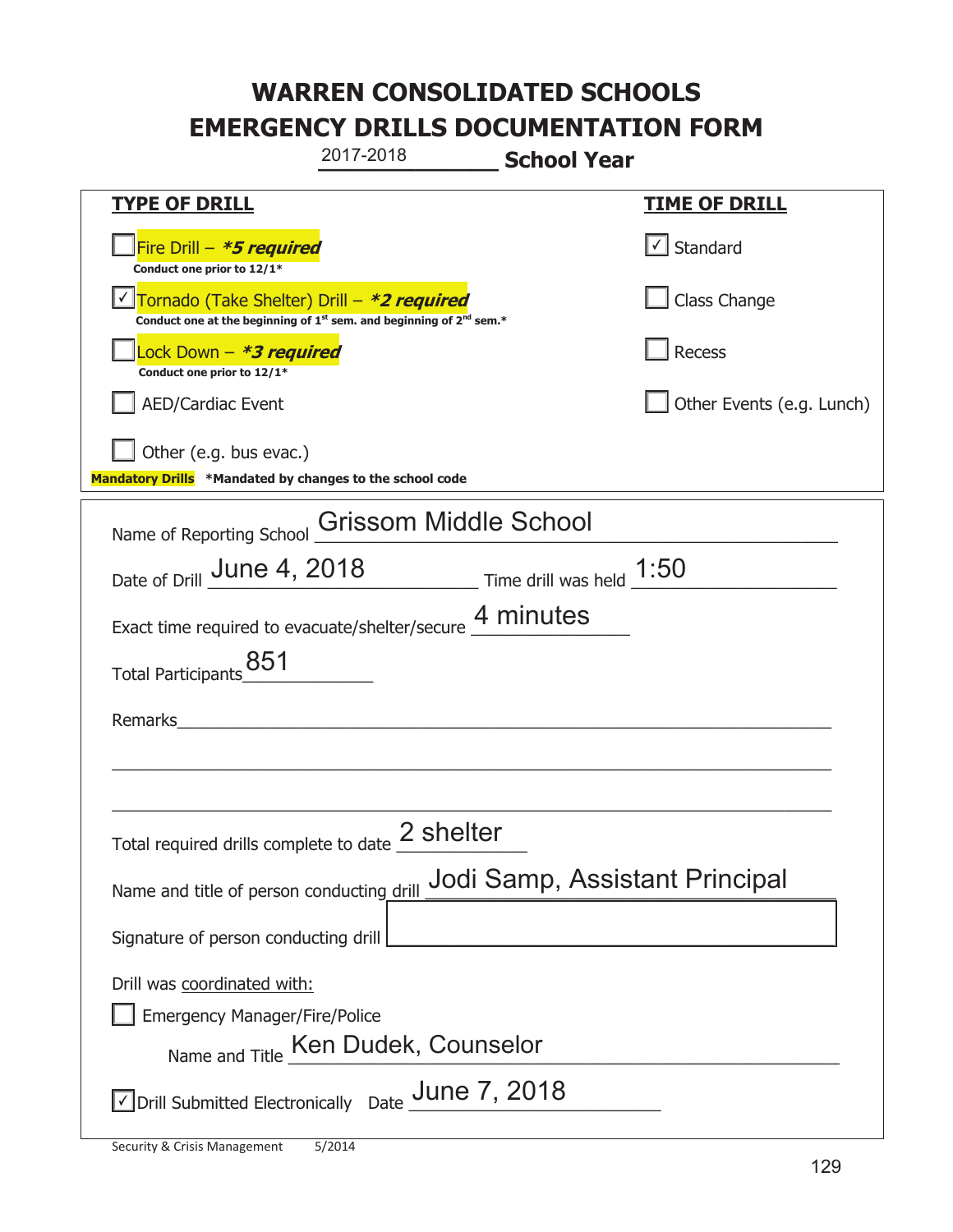**\_\_\_\_\_\_\_\_\_\_\_\_\_ School Year**  2017/2018

| <u>TYPE OF DRILL</u>                                                                                                                      | <u>TIME OF DRILL</u>      |  |  |
|-------------------------------------------------------------------------------------------------------------------------------------------|---------------------------|--|--|
| Fire Drill - *5 required<br>Conduct one prior to 12/1*                                                                                    | Standard                  |  |  |
| Tornado (Take Shelter) Drill – *2 required<br>Conduct one at the beginning of 1 <sup>st</sup> sem. and beginning of 2 <sup>nd</sup> sem.* | Class Change              |  |  |
| Lock Down - *3 required<br>Conduct one prior to 12/1*                                                                                     | <b>Recess</b>             |  |  |
| <b>AED/Cardiac Event</b>                                                                                                                  | Other Events (e.g. Lunch) |  |  |
| Other (e.g. bus evac.)<br>Mandatory Drills *Mandated by changes to the school code                                                        |                           |  |  |
| <b>Grissom Middle School</b><br>Name of Reporting School                                                                                  |                           |  |  |
| Date of Drill December 11, 2017 Time drill was held 9:00 AM                                                                               |                           |  |  |
| 3 Min.<br>Exact time required to evacuate/shelter/secure                                                                                  |                           |  |  |
| Total Participants 862                                                                                                                    |                           |  |  |
| 1. Office door does not lock because of open button installed.<br>Remarks                                                                 |                           |  |  |
| 2. Cafeteria auxiliary door doesn't lock. 3. Need cafe keys for teachers                                                                  |                           |  |  |
| with nearby classrooms. 3. Front door doesn't always lock when closed.                                                                    |                           |  |  |
| Total required drills complete to date                                                                                                    |                           |  |  |
| Name and title of person conducting drill Jodi Samp                                                                                       |                           |  |  |
|                                                                                                                                           |                           |  |  |
| Drill was coordinated with:                                                                                                               |                           |  |  |
| $\sqrt{\phantom{a}}$ Emergency Manager/Fire/Police                                                                                        |                           |  |  |
| Name and Title Ken Dudek, Counselor                                                                                                       |                           |  |  |
|                                                                                                                                           |                           |  |  |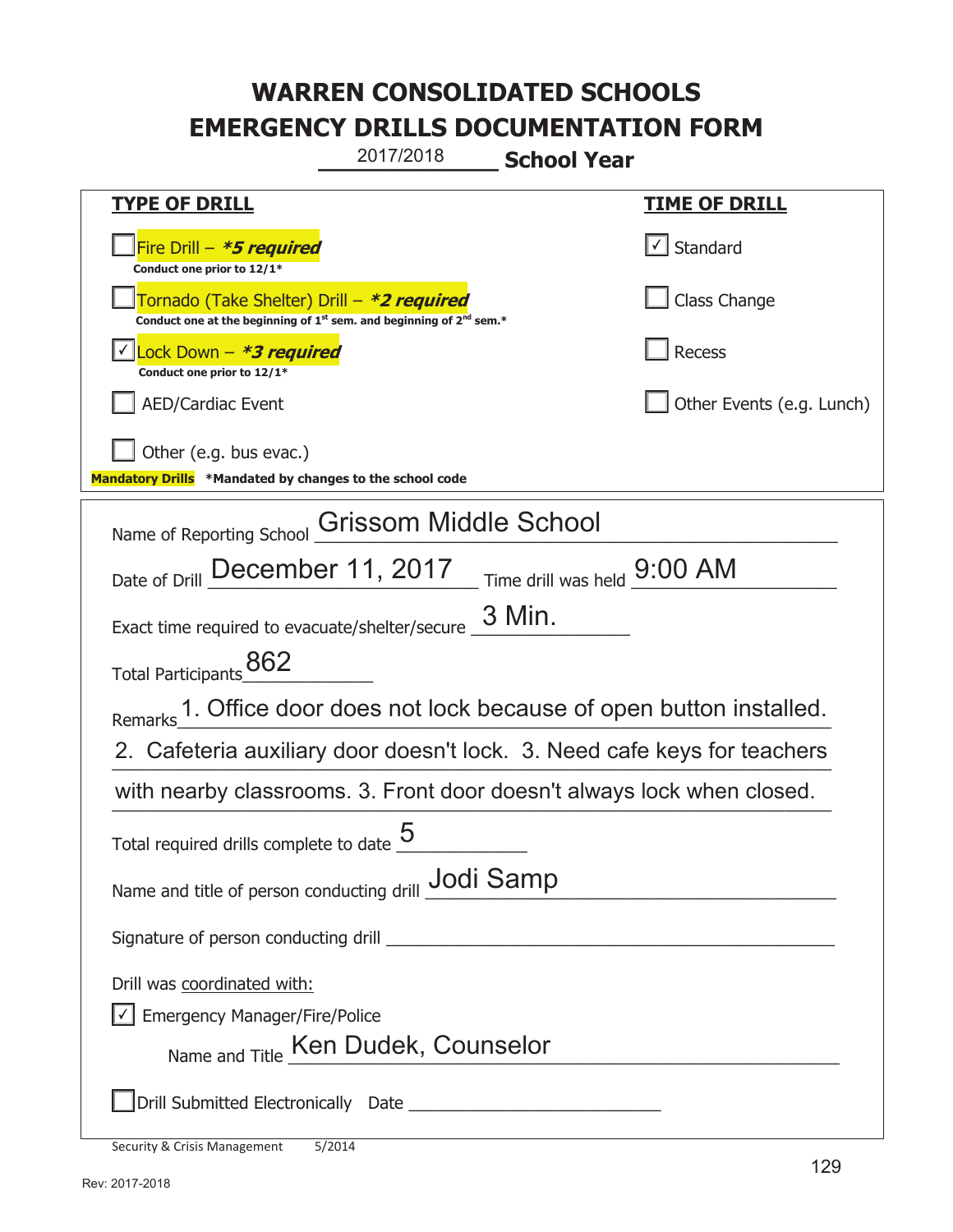**\_\_\_\_\_\_\_\_\_\_\_\_\_ School Year TYPE OF DRILL TIME OF DRILL**  侊Fire Drill – **\*5 required** ✔ **Conduct one prior to 12/1\* Standard** 侊Tornado (Take Shelter) Drill – **\*2 required** Conduct one at the beginning of 1<sup>st</sup> sem. and beginning of 2<sup>nd</sup> sem.\* Class Change 侊Lock Down – **\*3 required Conduct one prior to 12/1\* Recess** AED/Cardiac Event and the contract of the contract of the Contract of Contract of Contract of Contract of Contract of Contract of Contract of Contract of Contract of Contract of Contract of Contract of Contract of Contract Other (e.g. bus evac.) **Mandatory Drills \*Mandated by changes to the school code**  Name of Reporting School Grissom Middle School Date of Drill  $\frac{10/9/2017}{2}$  Time drill was held  $\frac{11:41}{2}$ Exact time required to evacuate/shelter/secure  $\frac{3 \text{ minutes}}{2}$ Total Participants\_850 Remarks\_Fire drill was held during B lunch. Procedure was  $\blacksquare$ \_\_\_\_\_\_\_\_\_\_\_\_\_\_\_\_\_\_\_\_\_\_\_\_\_\_\_\_\_\_\_\_\_\_\_\_\_\_\_\_\_\_\_\_\_\_\_\_\_\_\_\_\_\_\_\_\_\_\_\_\_\_\_\_\_\_\_\_\_\_\_\_\_\_\_\_\_ Total required drills complete to date  $\frac{2 \text{ fire}}{2}$ Name and title of person conducting drill **Jodi Samp** Signature of person conducting drill \_\_\_\_\_\_\_\_\_\_\_\_\_\_\_\_\_\_\_\_\_\_\_\_\_\_\_\_\_\_\_\_\_\_\_\_\_\_\_\_\_\_\_\_\_\_\_\_ Drill was coordinated with: ܆ Emergency Manager/Fire/Police Name and Title **Joseph Konal, Principal**  $\triangledown$  Drill Submitted Electronically Date  $\underline{10/9/2017}$ 2017-2018 discussed before drill.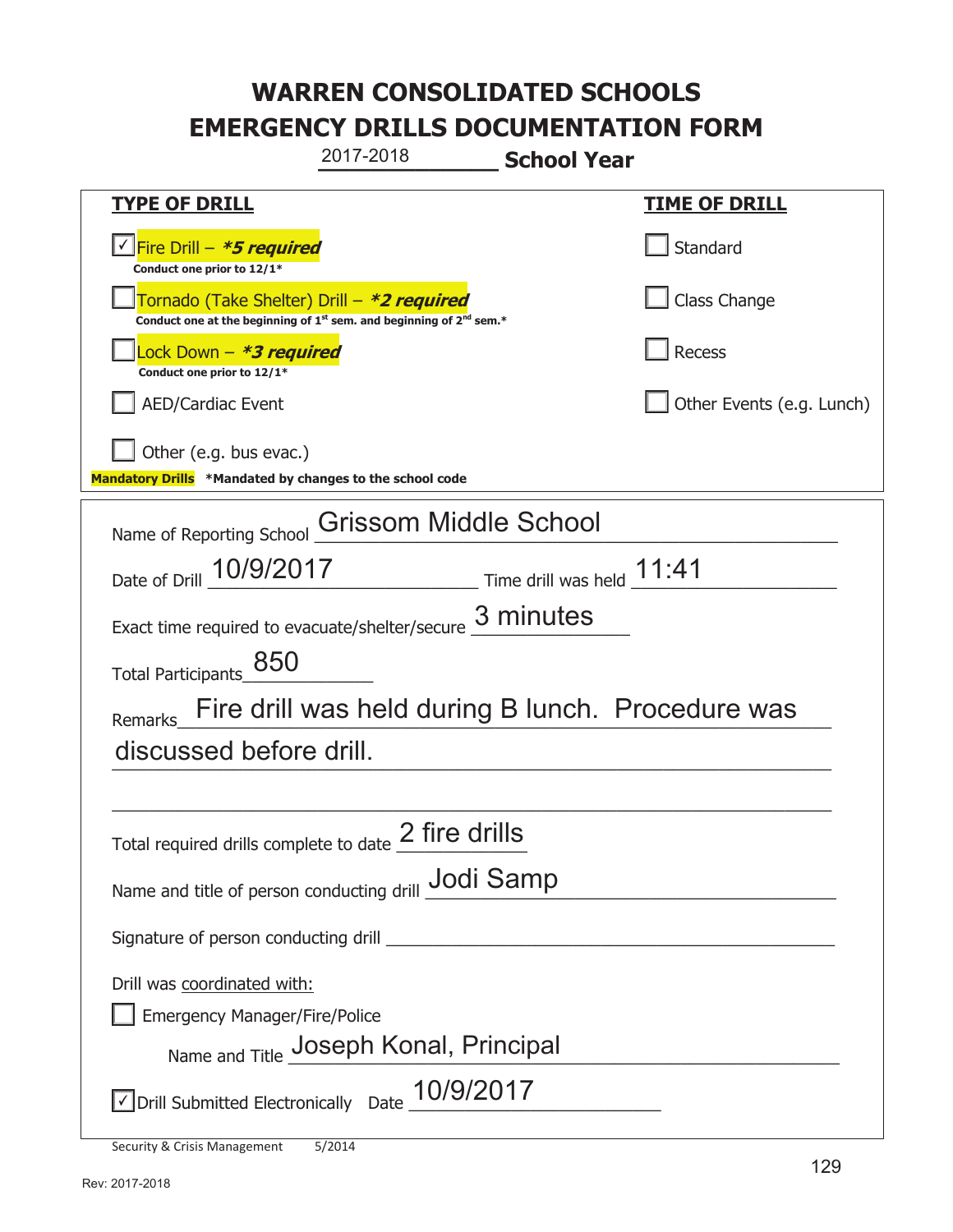**\_\_\_\_\_\_\_\_\_\_\_\_\_ School Year** 

| <u>TYPE OF DRILL</u>                                                                                                                      | <b>TIME OF DRILL</b>      |  |  |
|-------------------------------------------------------------------------------------------------------------------------------------------|---------------------------|--|--|
| Fire Drill - *5 required<br>Conduct one prior to 12/1*                                                                                    | $\cup$ Standard           |  |  |
| Tornado (Take Shelter) Drill – *2 required<br>Conduct one at the beginning of 1 <sup>st</sup> sem. and beginning of 2 <sup>nd</sup> sem.* | Class Change              |  |  |
| <u>√ Lock Down – <b>*3 required</b></u><br>Conduct one prior to 12/1*                                                                     | <b>Recess</b>             |  |  |
| <b>AED/Cardiac Event</b>                                                                                                                  | Other Events (e.g. Lunch) |  |  |
| Other (e.g. bus evac.)<br>Mandatory Drills *Mandated by changes to the school code                                                        |                           |  |  |
| Name of Reporting School Crissom Middle School                                                                                            |                           |  |  |
| Date of Drill 10/6/2017<br>$\frac{1:00}{\frac{1}{2}:00}$ Time drill was held $\frac{1:00}{\frac{1}{2}:00}$                                |                           |  |  |
| Exact time required to evacuate/shelter/secure 4 minutes                                                                                  |                           |  |  |
| Total Participants_855                                                                                                                    |                           |  |  |
| Remarks Teacher's lounge, stage doors and 1 classroom not locked.                                                                         |                           |  |  |
| The issues have been resolved                                                                                                             |                           |  |  |
|                                                                                                                                           |                           |  |  |
| Total required drills complete to date                                                                                                    |                           |  |  |
| Name and title of person conducting drill <b>Jodi Samp</b> , Assist Principal                                                             |                           |  |  |
|                                                                                                                                           |                           |  |  |
| Drill was coordinated with:                                                                                                               |                           |  |  |
| <b>Emergency Manager/Fire/Police</b>                                                                                                      |                           |  |  |
| Name and Title Joseph Konal, Principal                                                                                                    |                           |  |  |
| Oprill Submitted Electronically Date 10/6/2017                                                                                            |                           |  |  |